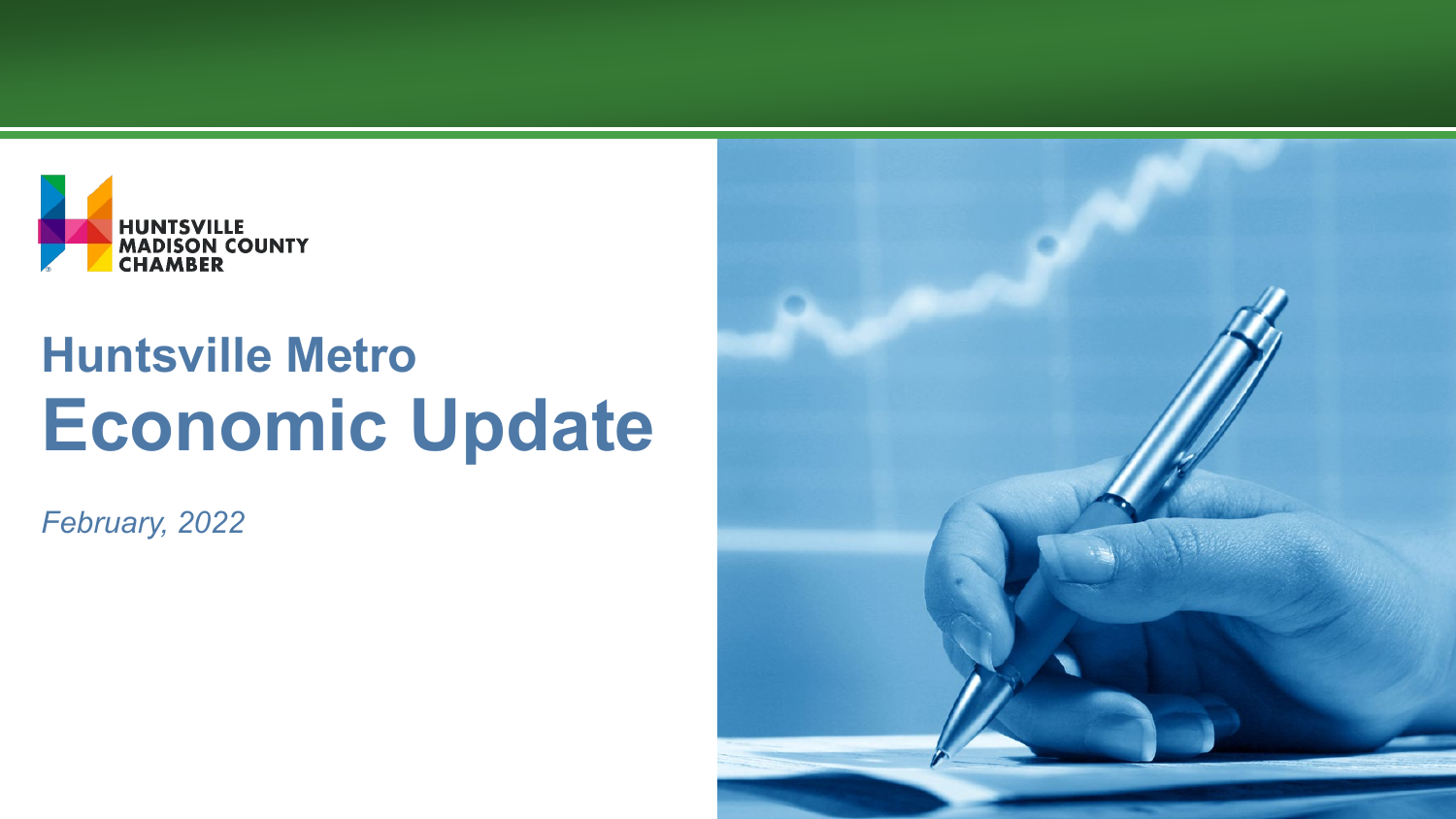#### **Key Highlights**

- Overall metro area employment has recovered and surpassed pre-Covid levels for most industry sectors.
- ❖ Unemployment inside the metro is currently near record lows at 2.1% but the population is increasing and workers from outside the metro area are commuting to fill local jobs
- Moody's has projected strong growth for the Huntsville metro which is expected to outpace the growth of the U.S. economy over the next five years.
- $\cdot$  **The Federal Reserve is concerned over record inflation and is looking at potential interest** rate increases in 2022



February 2022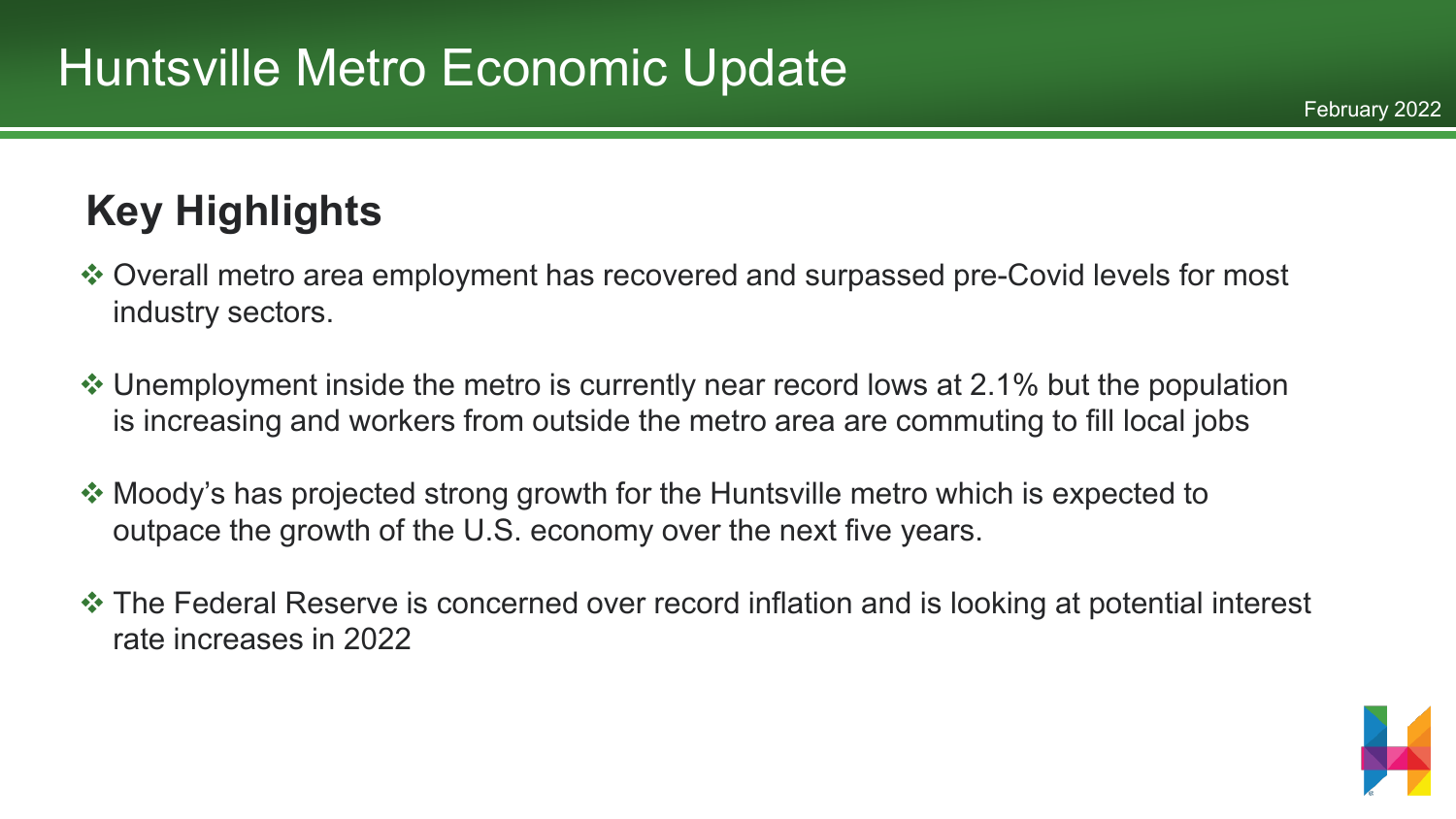#### **Huntsville Metro Employment**



#### Unemployment Rate **December 2021**



#### **Summary:**

The current metro area employment for December 2021 is 252,400 which is a 2.3% annual change over the last 12 months. Overall unemployment in the Huntsville metro is currently 2.1% compared to the U.S. rate of 3.7%.

(Source: U.S. Bureau of Labor Statistics https://data.bls.gov/PDQWeb/sm)

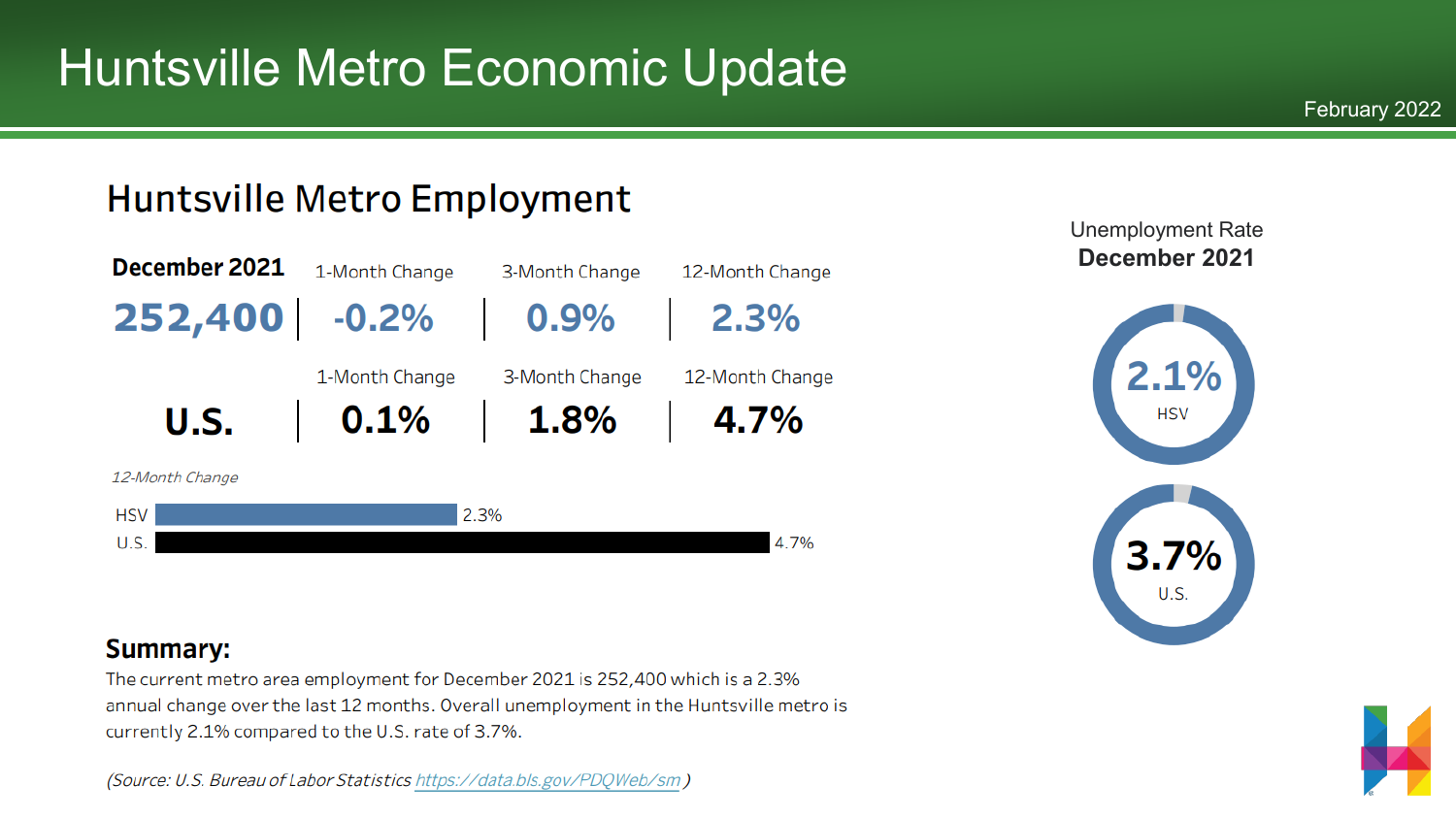

**U.S. Employment** 

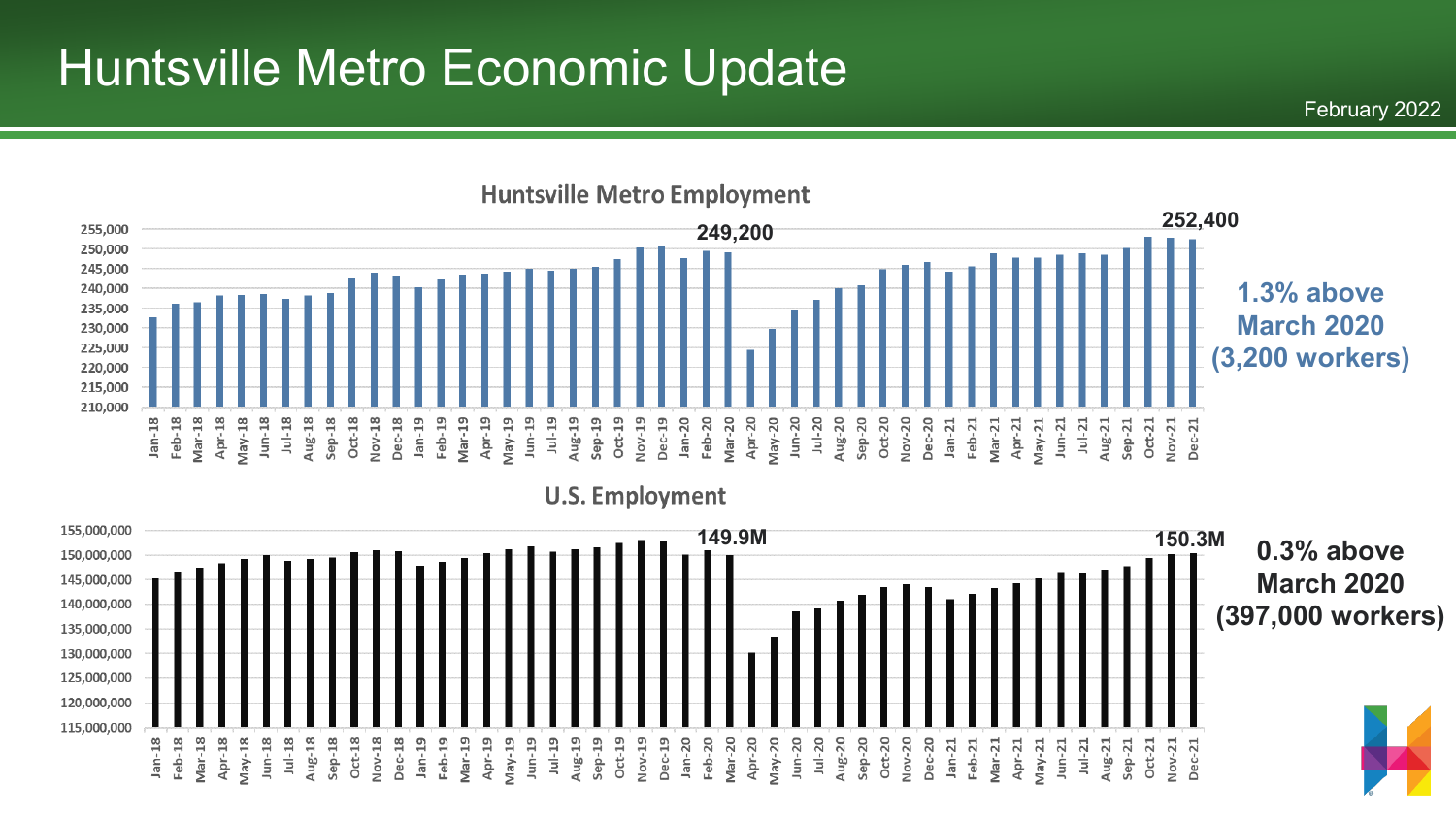February 2022

#### Employment Growth, 2000-Current

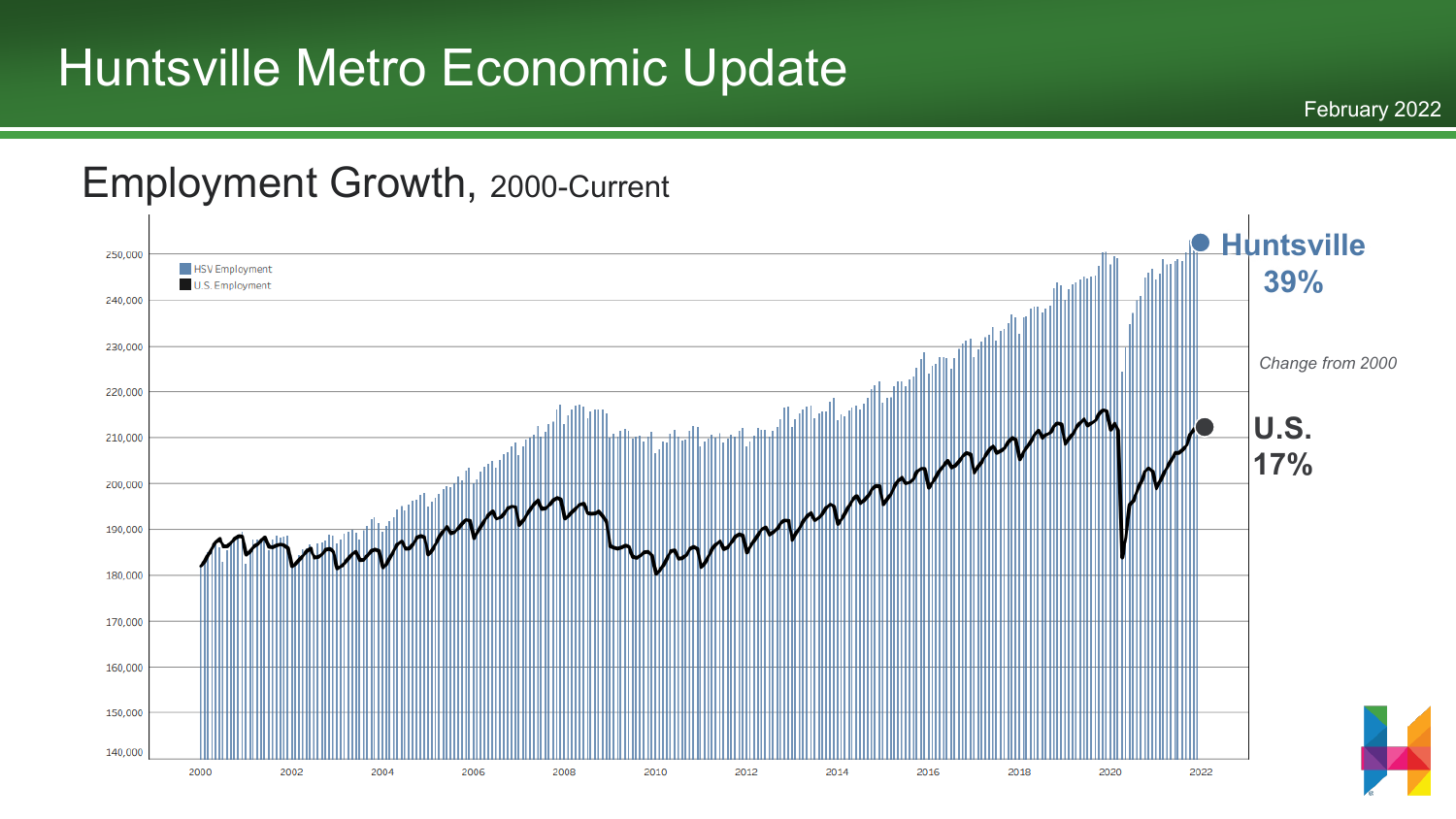#### **U.S. Employment Huntsville Metro Employment** Construction **+100 +0.1M** Construction Manufacturing **+700 Manufacturing -0.1M 100 Wholesale Trade Wholesale Trade -0.1M Retail Trade +1,600 Retail Trade +0.8M** Transportation **300** Transportation **+0.9M +100** Information **+0.03M** Information **+100 +0.1M** Finance Finance **+3,100 +0.9M Professional & Business Services Professional & Business Services -1,100 Education & Health Services -0.4M Education & Health Services -1M -1,800** Leisure & Hospitality Leisure & Hospitality **-0.7M +600** Government Government **-0.2M -600 Other Services Other Services**  $\circ$ 10,000,000 20,000,000 30,000,000  $\circ$ 10,000 20,000 30,000 40,000 50,000 60,000 70,000



#### February 2022

*(Change: March 2020 to December 2021)*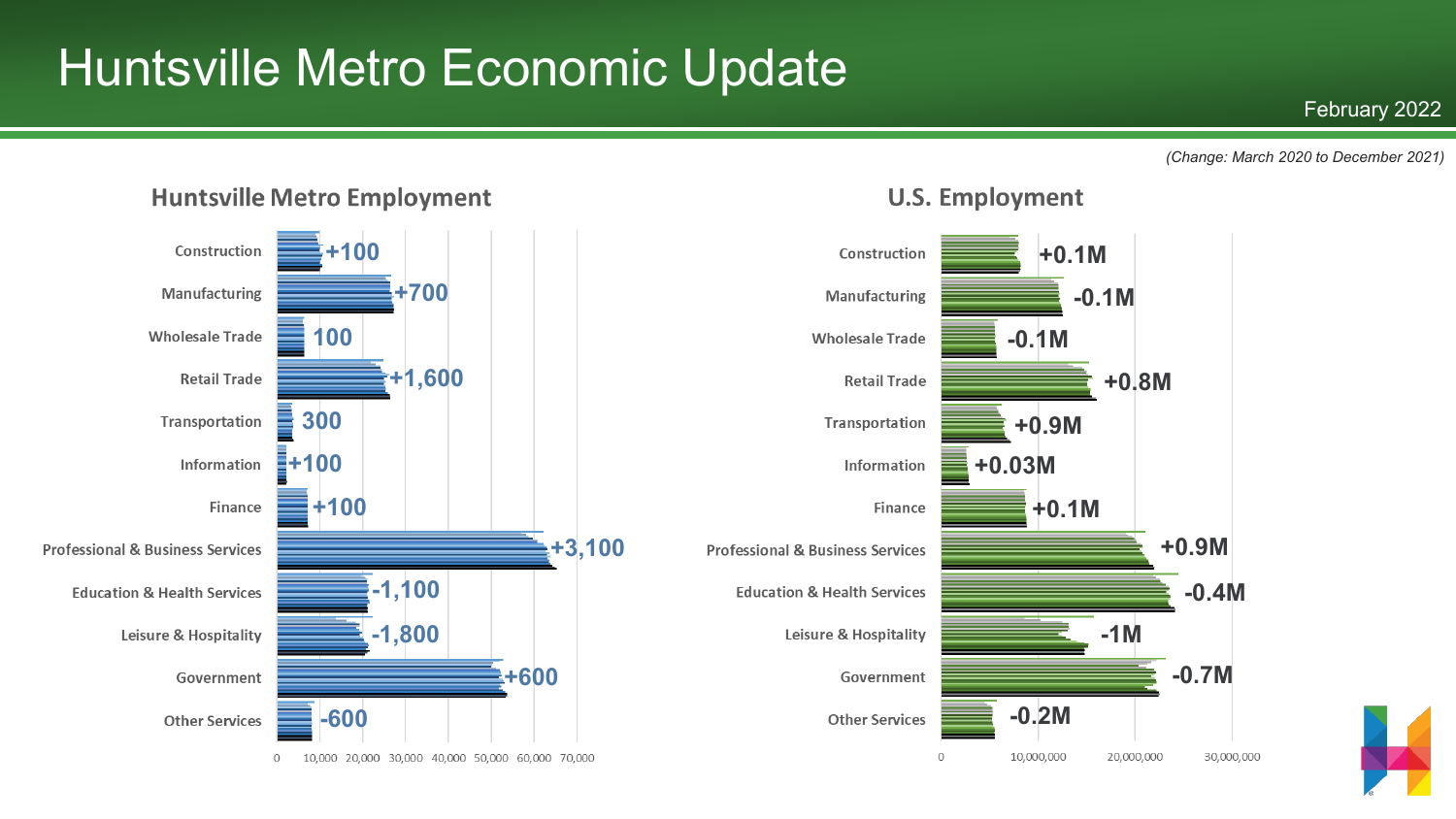#### February 2022



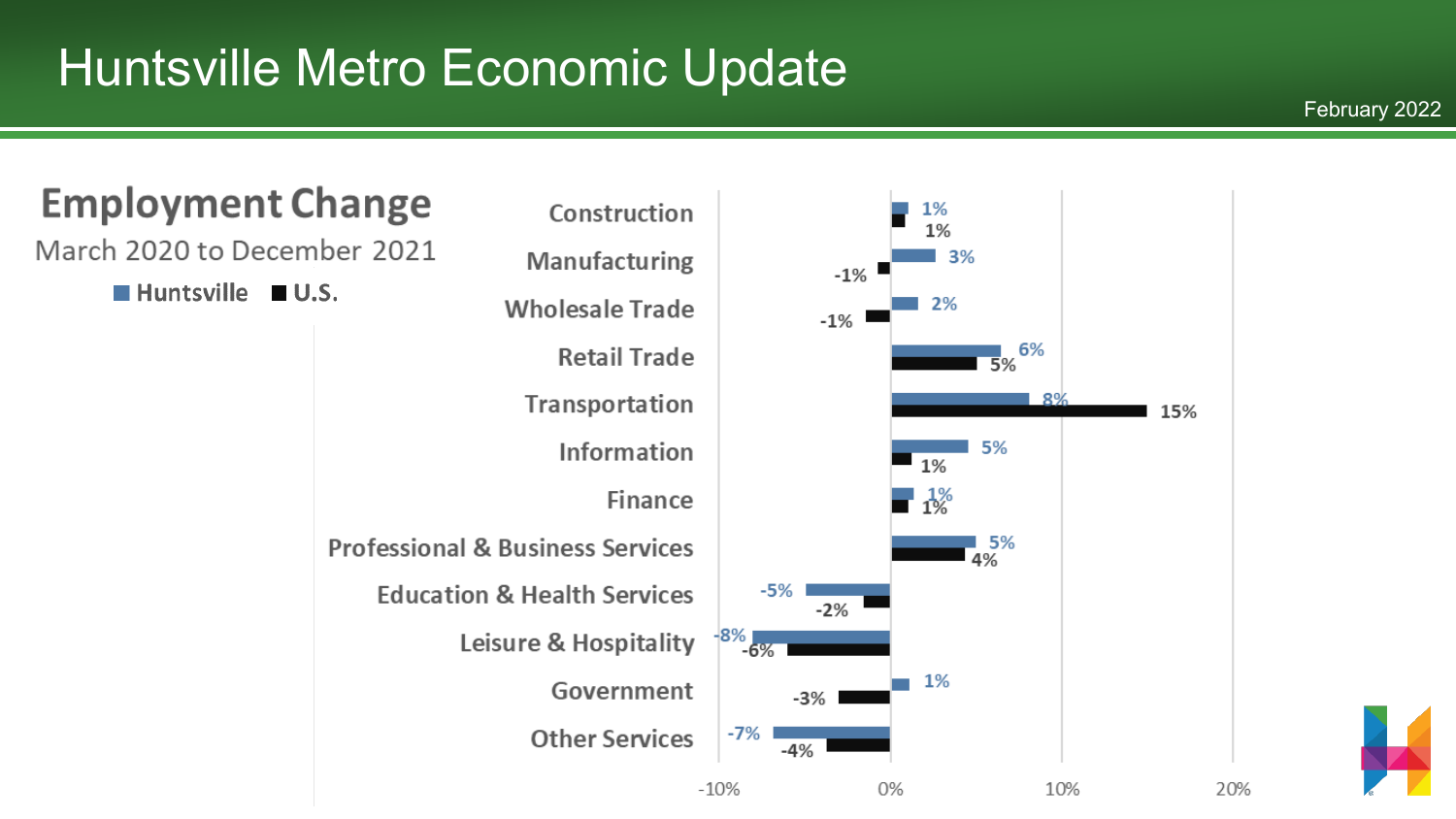

*"Huntsville's economy will expand on par with the U.S. pace over the coming year, led by manufacturing, professional services and construction. Longer term, the concentrations of manufacturing and aerospace-related industries, a highly educated labor force, and aboveaverage population growth will enable the metro area to outperform the nation."*

- Moody's Analytics -

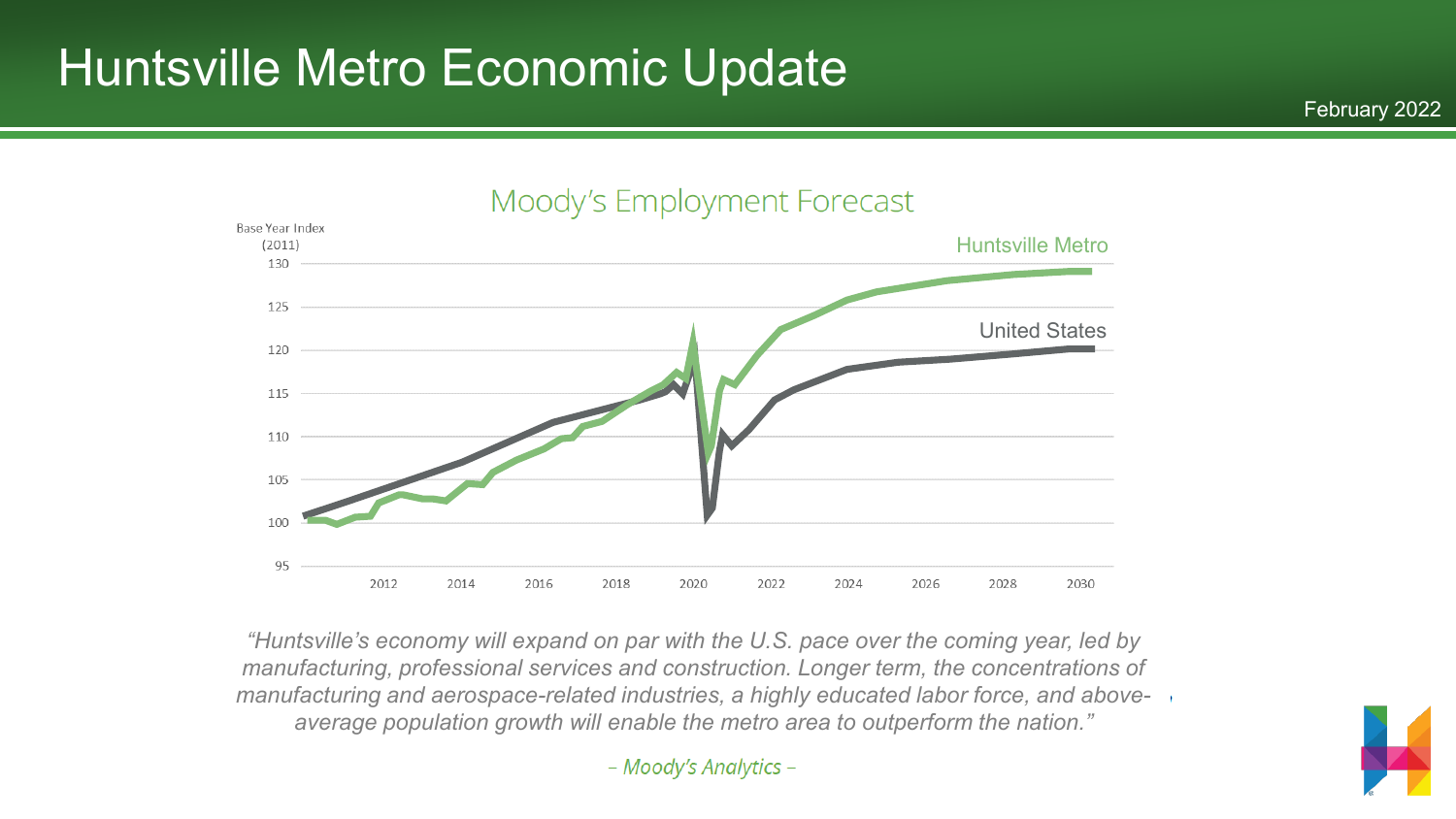#### MOODY'S **ANALYTICS**



|                                      |  | 1-Year 2-Year 3-Year 4-Year 5-year |  |
|--------------------------------------|--|------------------------------------|--|
| Huntsville -1.8% 2.2% 6.1% 7.9% 9.1% |  |                                    |  |
| U.S.                                 |  | $-5.7\%$ $-3.1\%$ 0.7% 2.3% 3.0%   |  |

*Change from 2019*

#### **GDP Growth** 40% 35% 30% 25% 20% 15% 10% 5%  $0%$ 2015 2016 2017 2018 2019 2020 2021 2022 2023 2024 2025 2026

 $\blacksquare$  Huntsville  $\blacksquare$  U.S.

|                                        |               | 1-Year 2-Year 3-Year 4-Year 5-year |               |
|----------------------------------------|---------------|------------------------------------|---------------|
| Huntsville 0.8% 9.1% 15.1% 18.3% 22.2% |               |                                    |               |
| U.S.                                   | $-3.4\%$ 2.4% | 6.8%                               | $9.3\%$ 12.3% |

*Change from 2019*

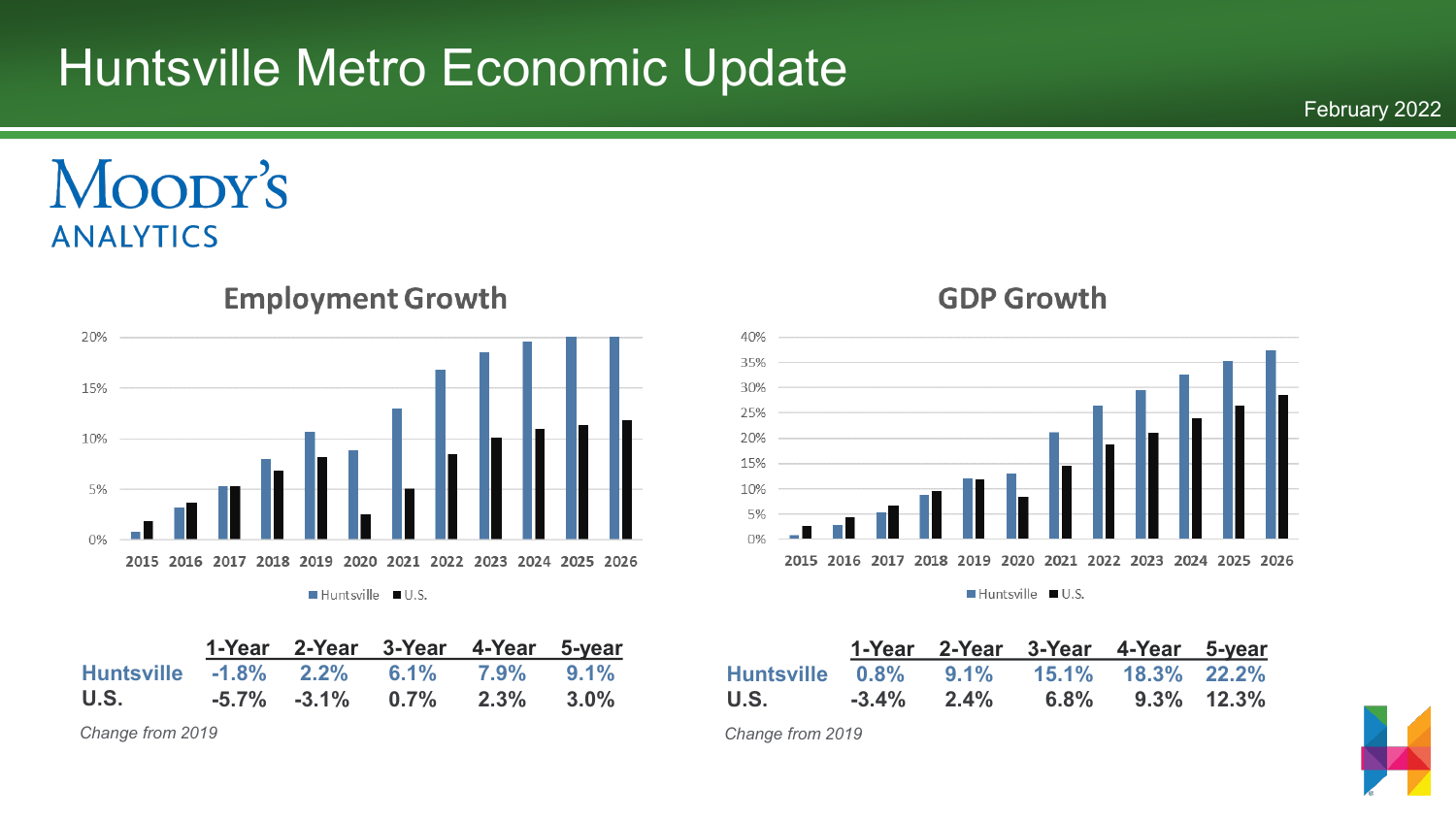

 $\cdot$  **The Federal Reserve is concerned over inflation** which has risen steadily over the past several months to reach over 7% on an annual basis

◆ During the January 25-26 meeting, the Federal Open Market Committee indicated its openness to future interest rate increases in 2022

 $\triangle$ **Inflation is no longer considered only a** transitionary result of Covid and the Federal Reserve will be looking to balance Covid relief vs combating rising inflation



February 2022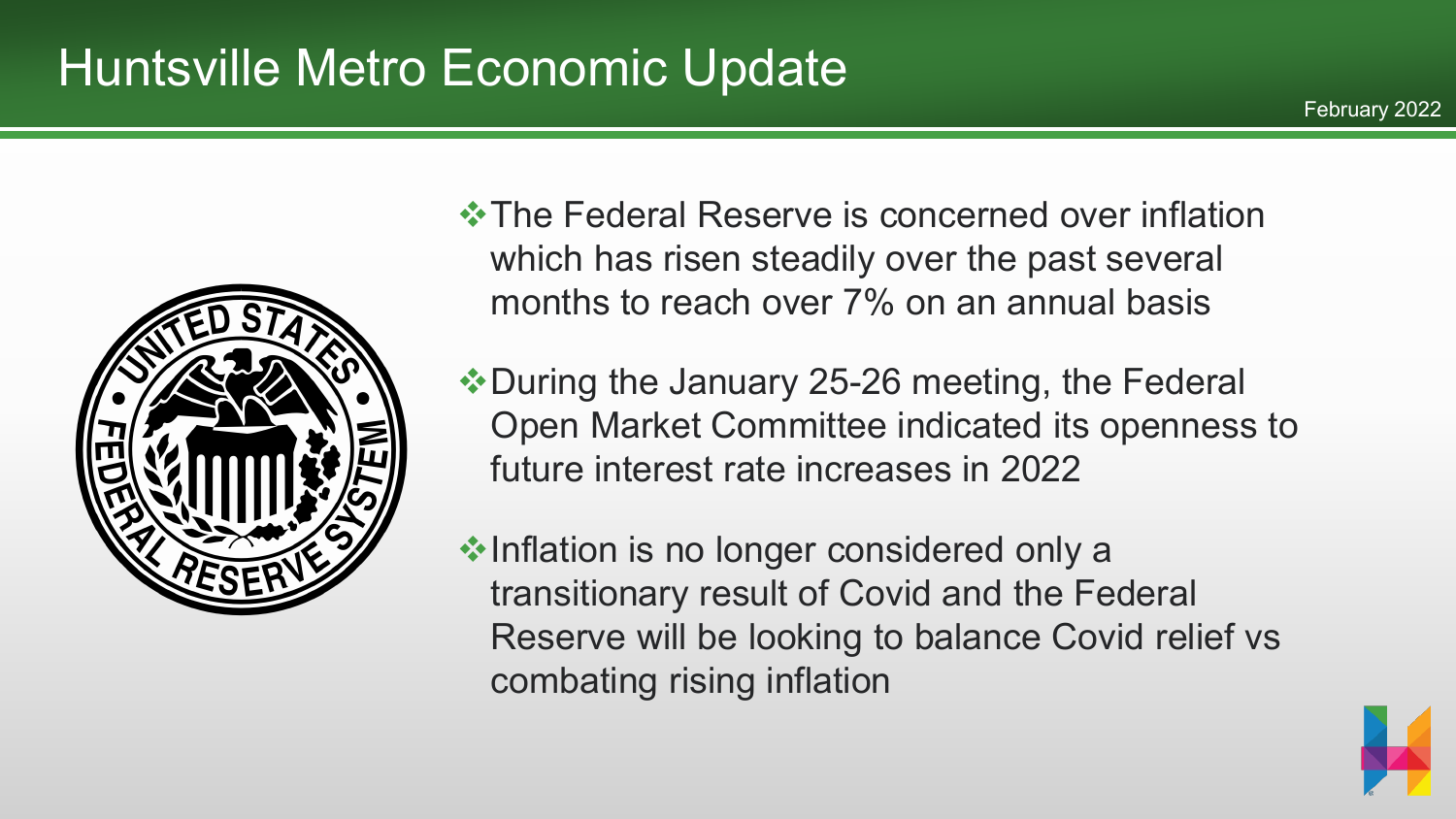## Huntsville Metro Economic Update Federal Reserve Bank of Atlanta

- $\div$  Economic activity expanded moderately
- $\triangle$  Demand for labor is strong with a tight labor supply
- **Example 25 Prices are expected to remain elevated**
- **❖** Consumer demand is high, especially off-price retailers
- ◆ Demand for housing is strong but lower than record highs. The increase in the interest rate led to higher residential sales based on expectations of further rate increases
- ◆ Manufacturing activity reports healthy demand but supply chains are still disrupted and employee turnover is high
- $\cdot$  Transportation activity is strong with increases in inventories but there is a backlog of shipping and trucking for containers
- Banking conditions remained steady with stronger consumer & residential loan growth
- Energy sectors were steady with a strengthening of global demand
- Agricultural conditions remained mixed with supply chain and labor issues affecting margins